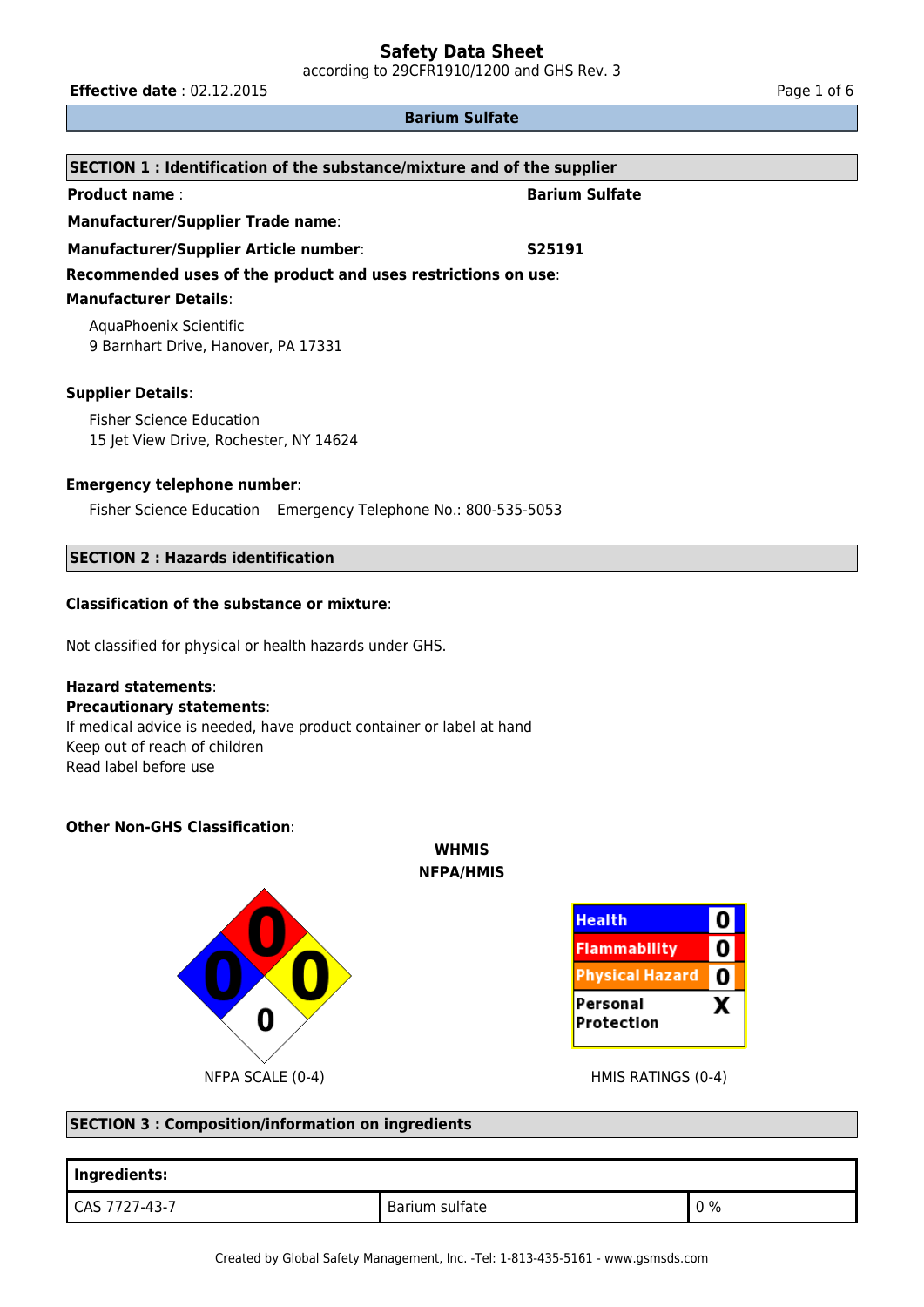according to 29CFR1910/1200 and GHS Rev. 3

**Effective date** : 02.12.2015 **Page 2 of 6 Page 2 of 6 Page 2 of 6** 

#### **Barium Sulfate**

Percentages are by weight

## **SECTION 4 : First aid measures**

#### **Description of first aid measures**

**After inhalation:** Move exposed to fresh air. Give artificial respiration if necessary. If breathing is difficult give oxygen.Loosen clothing and place exposed in a comfortable position.Seek medical assistance if cough or other symptoms appear.

**After skin contact:** Wash hands and exposed skin with soap and plenty of water. Seek medical attention if irritation persists or if concerned.

**After eye contact:** Protect unexposed eye.Flush exposed eye gently using water for 15-20 minutes. Remove contact lenses while rinsing.Seek medical attention if irritation persists or concerned.

**After swallowing:** Rinse mouth with water.Do not induce vomiting. Never give anything by mouth to an unconscious person.Seek medical attention if irritation, discomfort, or vomiting persists.Dilute with water or milk.

#### **Most important symptoms and effects, both acute and delayed:**

Irritation.Shortness of breath.Headache.Nausea.Dizziness.;Pneumoconiosis. Stomach - Irregularities - Based on Human Evidence

#### **Indication of any immediate medical attention and special treatment needed:**

If seeking medical attention provide SDS document to physician. Physician should treat symptomatically.

## **SECTION 5 : Firefighting measures**

#### **Extinguishing media**

**Suitable extinguishing agents:** Use water, dry chemical, chemical foam, carbon dioxide, or alcohol-resistant foam.

#### **For safety reasons unsuitable extinguishing agents:**

#### **Special hazards arising from the substance or mixture:**

Combustible dust formation is a risk.Thermal decomposition can lead to release of irritating gases and vapors.

#### **Advice for firefighters:**

**Protective equipment:** Wear protective eyeware, gloves, and clothing. Refer to Section 8.

**Additional information (precautions):** Avoid dust generation.Avoid inhaling gases, fumes, dust, mist, vapor, and aerosols. Avoid contact with skin, eyes, and clothing.

#### **SECTION 6 : Accidental release measures**

#### **Personal precautions, protective equipment and emergency procedures:**

Ensure adequate ventilation.Ensure that air-handling systems are operational.

#### **Environmental precautions:**

Should not be released into environment.Prevent from reaching drains, sewer, or waterway.

#### **Methods and material for containment and cleaning up:**

Wear protective eyeware, gloves, and clothing. Refer to Section 8.Always obey local regulations.If necessary use trained response staff or contractor. Evacuate personnel to safe areas. Containerize for disposal. Refer to Section 13.Keep in suitable closed containers for disposal.

#### **Reference to other sections:**

**SECTION 7 : Handling and storage**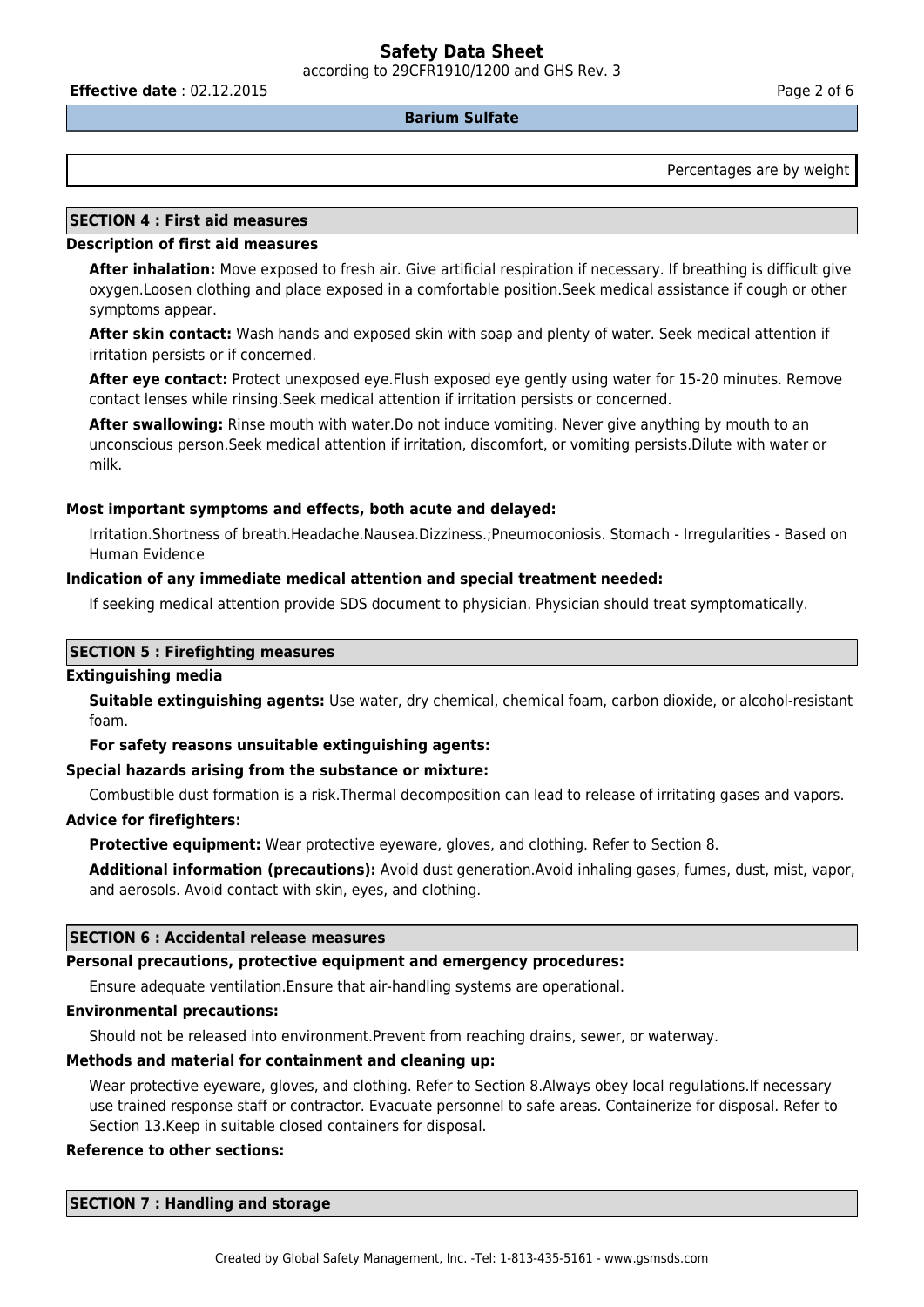according to 29CFR1910/1200 and GHS Rev. 3

**Effective date** : 02.12.2015 **Page 3 of 6** 

#### **Barium Sulfate**

## **Precautions for safe handling:**

Avoid dust generation.Avoid contact with skin, eyes, and clothing.Follow good hygiene procedures when handling chemical materials. Refer to Section 8.Follow proper disposal methods. Refer to Section 13.Do not eat, drink, smoke, or use personal products when handling chemical substances.

## **Conditions for safe storage, including any incompatibilities:**

Store in a cool location.Keep away from food and beverages.Protect from freezing and physical damage.Provide ventilation for containers. Keep container tightly sealed. Store away from incompatible materials.

## **SECTION 8 : Exposure controls/personal protection**

| <b>Control Parameters:</b>               | 7727-43-7, Barium sulfate, TWA 10.000000 mg/m3 USA. ACGIH<br>7727-43-7, Barium sulfate, TWA 5.000000 mg/m3 USA. NIOSH<br>7727-43-7, Barium sulfate, TWA 15.000000 mg/m3 USA. OSHA                                                                                                                                                                                                                |
|------------------------------------------|--------------------------------------------------------------------------------------------------------------------------------------------------------------------------------------------------------------------------------------------------------------------------------------------------------------------------------------------------------------------------------------------------|
| <b>Appropriate Engineering controls:</b> | Emergency eye wash fountains and safety showers should be available in<br>the immediate vicinity of use or handling. Provide exhaust ventilation or<br>other engineering controls to keep the airborne concentrations of vapor<br>and mists below the applicable workplace exposure limits (Occupational<br>Exposure Limits-OELs) indicated above.                                               |
| <b>Respiratory protection:</b>           | Not required under normal conditions of use. Where risk assessment<br>shows air-purifying respirators are appropriate use a full-face particle<br>respirator type N100 (US) or type P3 (EN 143) respirator cartridges as a<br>backup to engineering controls. When necessary use NIOSH approved<br>breathing equipment.                                                                          |
| <b>Protection of skin:</b>               | Select glove material impermeable and resistant to the substance. Select<br>glove material based on rates of diffusion and degradation. Dispose of<br>contaminated gloves after use in accordance with applicable laws and<br>good laboratory practices. Use proper glove removal technique without<br>touching outer surface. Avoid skin contact with used gloves. Wear<br>protective clothing. |
| Eye protection:                          | Wear equipment for eye protection tested and approved under<br>appropriate government standards such as NIOSH (US) or EN<br>166(EU). Safety glasses or goggles are appropriate eye protection.                                                                                                                                                                                                   |
| <b>General hygienic measures:</b>        | Perform routine housekeeping. Wash hands before breaks and<br>immediately after handling the product. Avoid contact with skin, eyes, and<br>clothing. Before rewearing wash contaminated clothing.                                                                                                                                                                                               |

#### **SECTION 9 : Physical and chemical properties**

| Appearance (physical<br>state,color): | White powder | <b>Explosion limit lower:</b><br><b>Explosion limit upper:</b> |                                |
|---------------------------------------|--------------|----------------------------------------------------------------|--------------------------------|
| ∣ Odor∶                               |              | Vapor pressure:                                                |                                |
| Odor threshold:                       |              | Vapor density:                                                 |                                |
| pH-value:                             |              | <b>Relative density:</b>                                       | 4,400 g/cm3 at 20 $^{\circ}$ C |
| Melting/Freezing point:               | 1,580 °C     | <b>Solubilities:</b>                                           | Insoluble                      |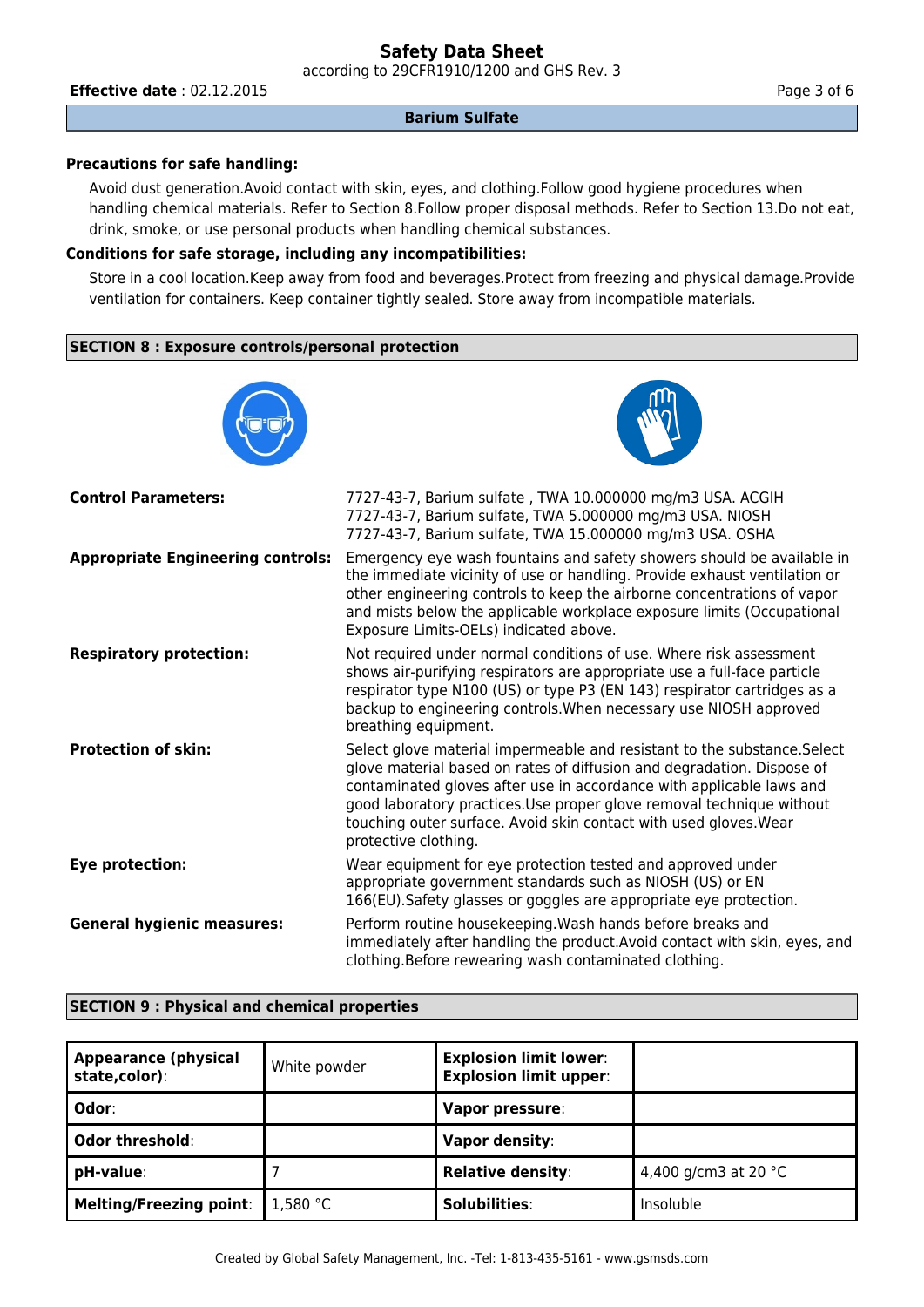according to 29CFR1910/1200 and GHS Rev. 3

**Effective date** : 02.12.2015 **Page 4 of 6 Page 4 of 6** 

#### **Barium Sulfate**

| <b>Boiling point/Boiling</b><br>range:   | 1,600 $°C$ | <b>Partition coefficient (n-</b><br>octanol/water): |                              |
|------------------------------------------|------------|-----------------------------------------------------|------------------------------|
| <b>Flash point (closed</b><br>$cup$ ):   |            | <b>Auto/Self-ignition</b><br>temperature:           |                              |
| <b>Evaporation rate:</b>                 |            | <b>Decomposition</b><br>temperature:                |                              |
| <b>Flammability</b><br>(solid, gaseous): |            | <b>Viscosity:</b>                                   | a. Kinematic:<br>b. Dynamic: |
| <b>Density:</b>                          |            |                                                     |                              |

#### **SECTION 10 : Stability and reactivity**

**Reactivity:**Nonreactive under normal conditions. **Chemical stability:**Stable under normal conditions. **Possible hazardous reactions:**None under normal processing. **Conditions to avoid:**Incompatible materials. **Incompatible materials:**Aluminum, Phosphorus **Hazardous decomposition products:**Sulphur oxides, Barium oxide

### **SECTION 11 : Toxicological information**

| Acute Toxicity: No additional information.              |                            |  |
|---------------------------------------------------------|----------------------------|--|
| <b>Chronic Toxicity: No additional information.</b>     |                            |  |
| <b>Corrosion Irritation: No additional information.</b> |                            |  |
| <b>Sensitization:</b>                                   | No additional information. |  |
| <b>Single Target Organ (STOT):</b>                      | No additional information. |  |
| <b>Numerical Measures:</b>                              | No additional information. |  |
| Carcinogenicity:                                        | No additional information. |  |
| <b>Mutagenicity:</b>                                    | No additional information. |  |
| <b>Reproductive Toxicity:</b>                           | No additional information. |  |

# **SECTION 12 : Ecological information**

**Ecotoxicity Persistence and degradability**: **Bioaccumulative potential**: **Mobility in soil**: **Other adverse effects**:

## **SECTION 13 : Disposal considerations**

#### **Waste disposal recommendations**:

Contact a licensed professional waste disposal service to dispose of this material.Dispose of empty containers as unused product.Product or containers must not be disposed together with household garbage. It is the responsibility of the waste generator to properly characterize all waste materials according to applicable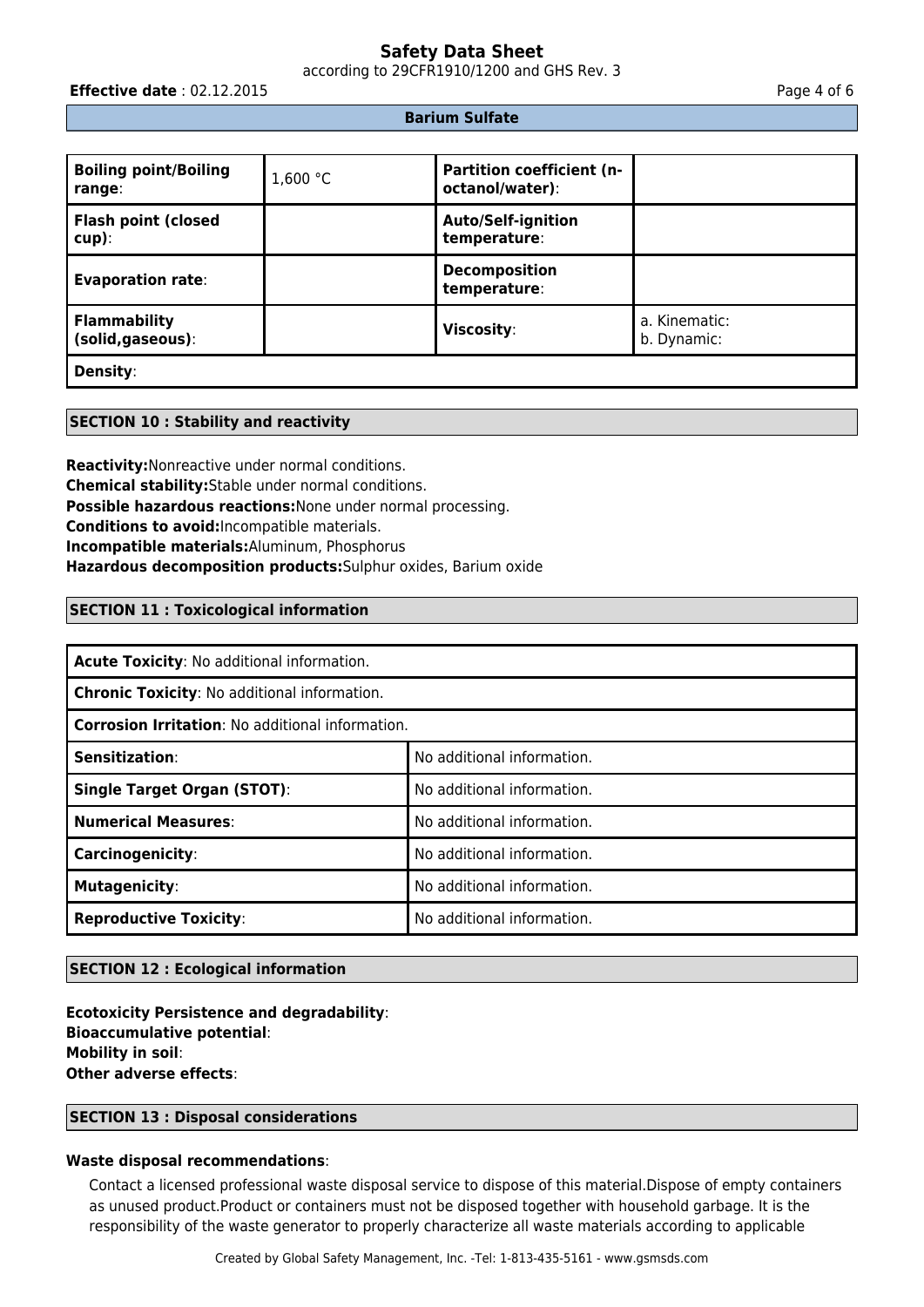according to 29CFR1910/1200 and GHS Rev. 3

**Effective date** : 02.12.2015 **Page 5 of 6** 

#### **Barium Sulfate**

regulatory entities (US 40CFR262.11). Chemical waste generators must determine whether a discarded chemical is classified as a hazardous waste. Chemical waste generators must also consult local, regional, and national hazardous waste regulations. Ensure complete and accurate classification.

#### **SECTION 14 : Transport information**

#### **UN-Number**

Not Regulated

#### **UN proper shipping name**

Not Regulated

## **Transport hazard class(es) Packing group**:Not Regulated **Environmental hazard**: **Transport in bulk**: **Special precautions for user**:

**SECTION 15 : Regulatory information**

### **United States (USA)**

#### **SARA Section 311/312 (Specific toxic chemical listings)**:

Chronic

#### **SARA Section 313 (Specific toxic chemical listings)**:

None of the ingredients is listed

## **RCRA (hazardous waste code)**:

None of the ingredients is listed

#### **TSCA (Toxic Substances Control Act)**:

All ingredients are listed.

#### **CERCLA (Comprehensive Environmental Response, Compensation, and Liability Act)**:

None of the ingredients is listed

## **Proposition 65 (California)**:

#### **Chemicals known to cause cancer**:

None of the ingredients is listed

#### **Chemicals known to cause reproductive toxicity for females**:

None of the ingredients is listed

#### **Chemicals known to cause reproductive toxicity for males**:

None of the ingredients is listed

#### **Chemicals known to cause developmental toxicity**:

None of the ingredients is listed

#### **Canada**

#### **Canadian Domestic Substances List (DSL)**:

All ingredients are listed.

#### **Canadian NPRI Ingredient Disclosure list (limit 0.1%)**:

None of the ingredients is listed